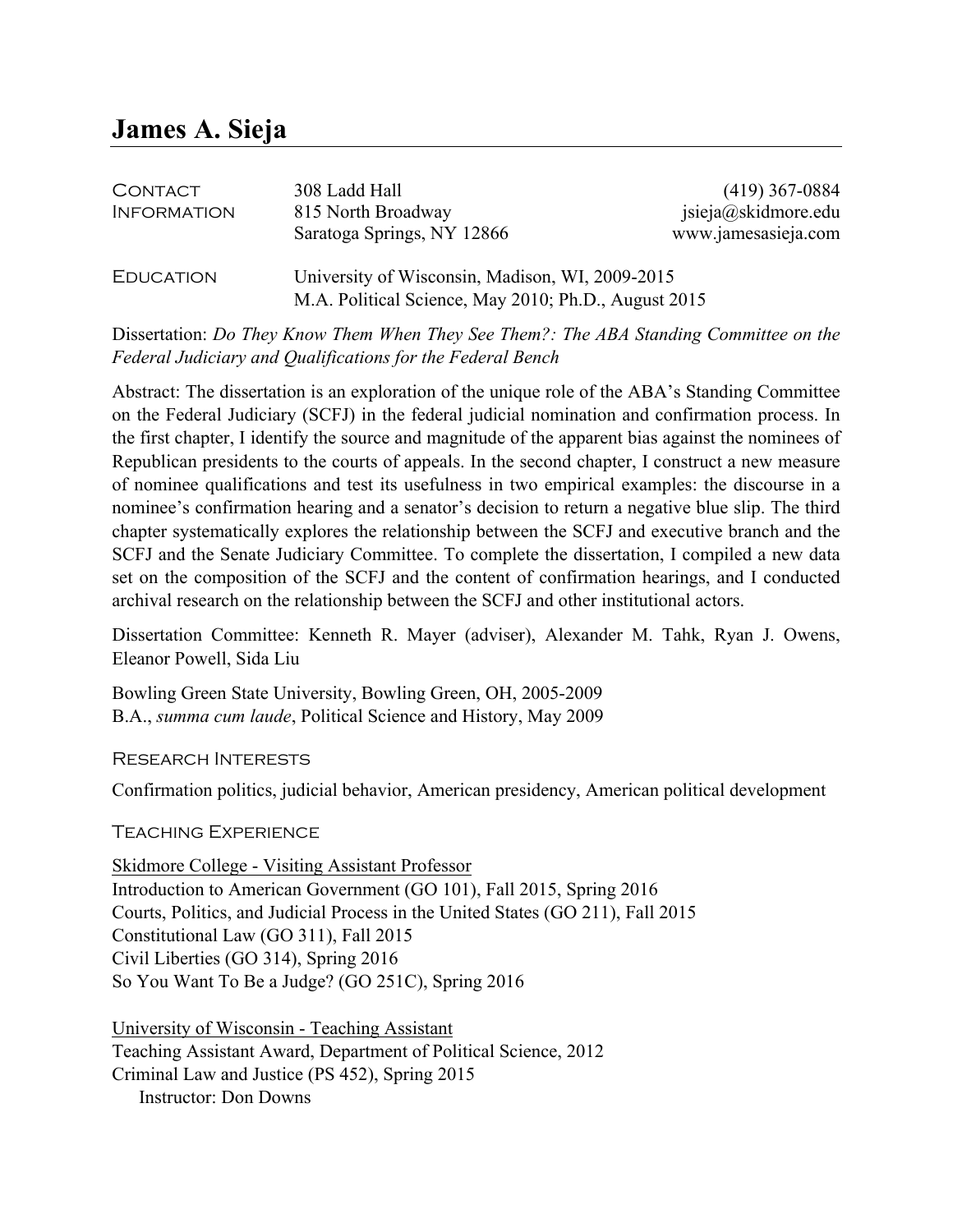## Teaching Experience (cont.)

American Judicial System (PS 417), Fall 2012, 2013, 2014 Instructor: Alexander Tahk The American Presidency (PS 408), Spring 2014 Instructor: David Canon The American Presidency (PS 408), Spring 2012, 2013 Instructor: Kenneth Mayer Introduction to American Politics (PS 104), Spring 2010, Fall 2011 Instructor: Kenneth Mayer Introduction to American Politics (PS 104), Spring 2011 Instructor: John Coleman Introduction to American Politics (PS 104), Fall 2010 Instructor: David Canon Health Policy and Politics (PS 440), Fall 2009 Instructor: David Weimer (non-section) Election Law (PS 401), Spring 2011 Instructor: Kenneth Mayer (reader/grader)

#### **PUBLICATION**

Owens, Ryan J., and James Sieja. Forthcoming. "Agenda-Setting on the United States Supreme Court." In the *Oxford Handbook of the Law and Judiciary*. Lee Epstein and Stefanie Lindquist, eds.

#### Working Papers and Projects

- "How You Rate Depends on Who Investigates: Partisan and Other Biases in ABA Ratings of Courts of Appeals Nominees, 1958-2013." (under review)
- "Talkin' about My Qualifications: Adjusted ABA Ratings and Court of Appeals Confirmation Hearing Discourse, 1997-2012."
- "Lawyers and Judges Revisited: Why the American Bar Association Rates Federal Judicial Nominees."
- "Changing Horses or Staying the Course: Evaluating the 2012 Recall Elections in Wisconsin." (with Barry Burden, David Canon, Kenneth Mayer, and Donald Moynihan)

Federal Judicial Selection Stage Project. (with Stephanie Dean)

#### Conference Presentations

- "Confirmation Hearing Discourse on U.S. Courts of Appeals Nominees." Midwest Political Science Association Meeting, Chicago, IL. April 2015.
- "Conspiratorial Predispositions and Belief in Voter Fraud." Conference on Conspiracy Theories, University of Miami, Miami, FL. March 2015. (with Alexander Alduncin, Jack Edelson, Christopher Krewson, and Joseph Uscinski)
- "Adjusted ABA Ratings and Confirmation Behavior." American Political Science Association Annual Meeting, Washington, DC. August 2014.